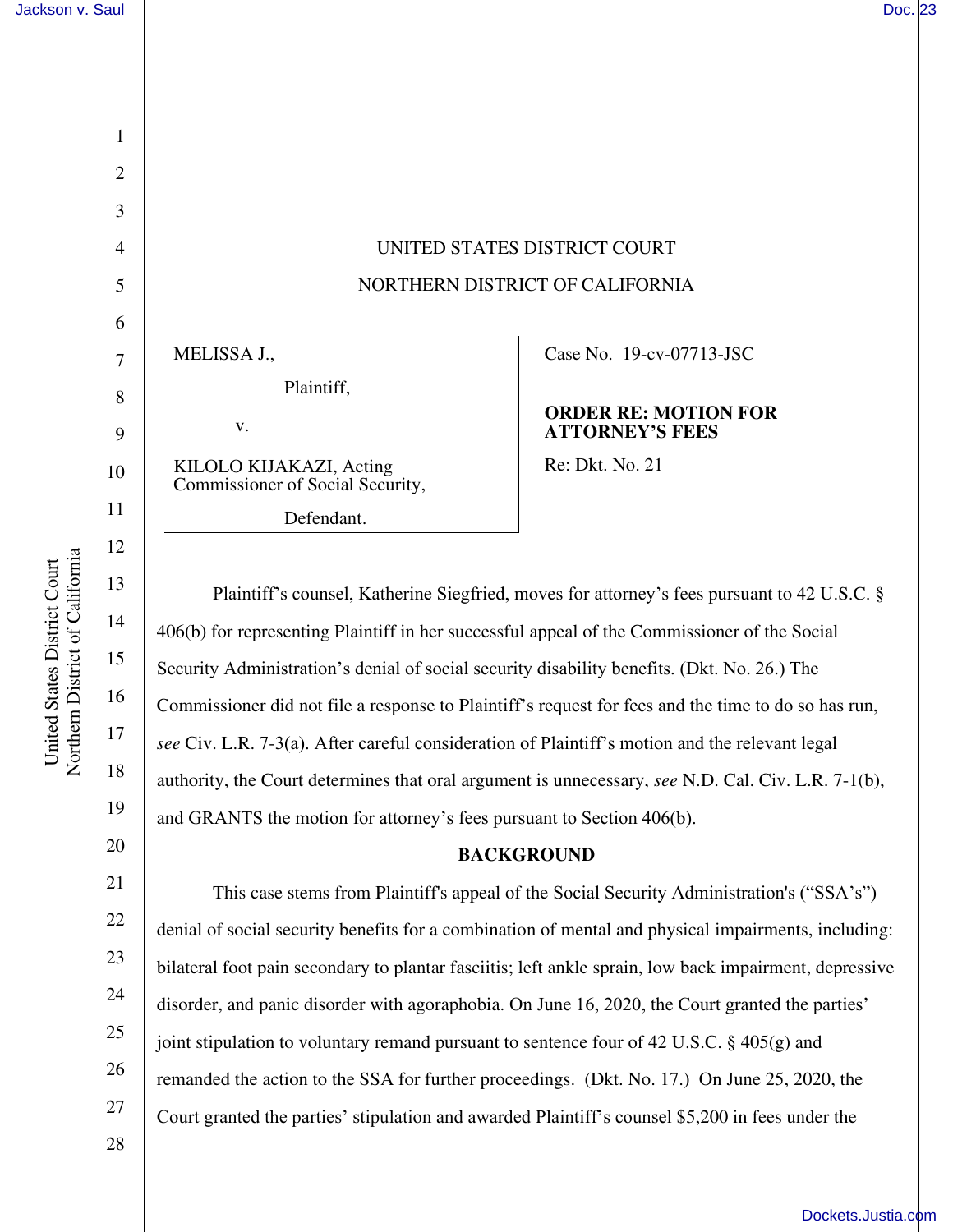1

2

3

4

5

6

7

8

9

10

11

12

13

14

15

16

17

18

19

20

21

22

23

Equal Access to Justice Act ("EAJA"), 28 U.S.C. § 2412(d). (Dkt. No. 20.)

Following remand, the SSA found Plaintiff disabled. (Dkt. No. 21-3.) On February 20, 2022, Plaintiff was notified that she had been awarded disability benefits as of December 15, 2012. (Dkt. No. 21-3.) On April 6, 2022, the SSA issued a revised decision correcting Plaintiff's ongoing monthly benefit amount and noting that Plaintiff would receive \$72,082.00 in past due benefits. (Dkt. No. 22 at 3.) The revised notice also advised Plaintiff that SSA withheld \$18,020.50 from Plaintiff's past due award for attorney's fees as 25 percent of Plaintiff's past-due benefits. (Dkt. No. 22 at 3.) Plaintiff's counsel thereafter filed the now pending motion for attorney's fees for work performed in this Court under Section 406(b). (Dkt. No. 21.) Pursuant to Plaintiff and her counsel's contingency fee agreement for this case, counsel may seek fees up to 25 percent of any past-due benefits awarded to Plaintiff. (Dkt. No. 21-2 at 1.) Counsel accordingly requests fees in the amount of \$18,020 that represents approximately 25 percent of Plaintiff's pastdue benefits. (Dkt. No. 21-1 at ¶¶ 6-8.) Plaintiff's counsel served Plaintiff with a copy of the motion. (Dkt. No. 21-1 at 3.) The Commissioner did not file a response to Plaintiff's motion.

# **LEGAL STANDARD**

Section 406(b) provides that "[w]henever a court renders a judgment favorable to a [social security] claimant under this subchapter who was represented before the court by an attorney, the court may determine and allow as part of its judgment a reasonable fee" to claimant's attorney; such a fee can be no more than 25 percent of the total of past-due benefits awarded to the claimant. 42 U.S.C. § 406(b)(1)(A). A court may award such a fee even if the court's judgment did not immediately result in an award of past-due benefits; where the court, for instance, remands for further consideration, the court may calculate the 25 percent fee based upon any past-due benefits awarded on remand. *See, e.g., Crawford v. Astrue*, 586 F.3d 1142, 1144 (9th Cir. 2009) (en banc).

24 25 26 27 28 Under Section 406(b), a court must serve "as an independent check" of contingency fee agreements "to assure that they yield reasonable results." *Gisbrecht v. Barnhart*, 535 U.S. 789, 807 (2002). Section 406(b) "does not displace contingent-fee agreements within the statutory ceiling; instead, [Section] 406(b) instructs courts to review for reasonableness fees yielded by those agreements." *Id*. at 808-09. The court's review of a fee agreement is based on the character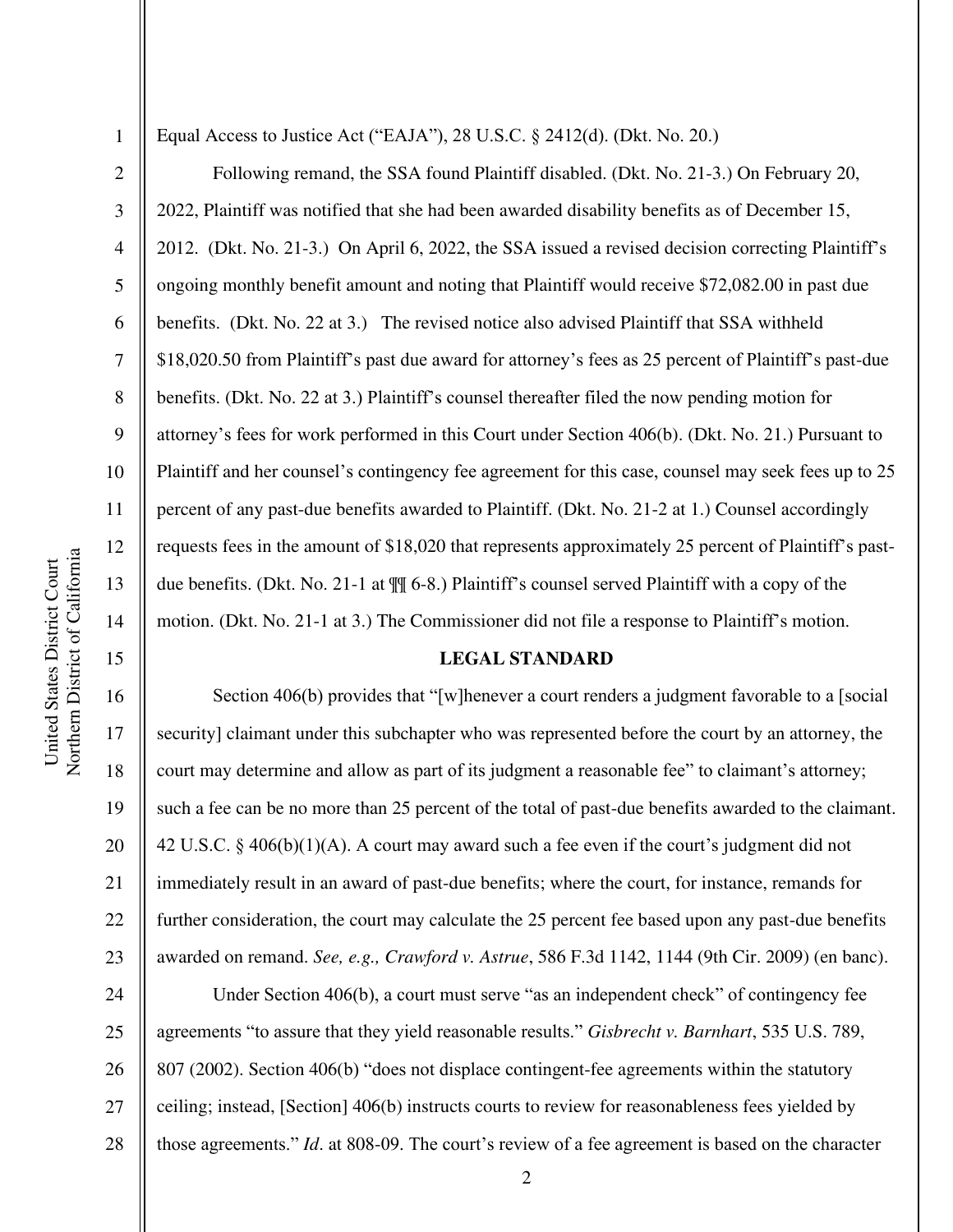1

2

3

4

5

6

7

8

9

of the representation and the results achieved, *see Gisbrecht*, 535 U.S. at 808, and can include analyzing: whether counsel provided substandard representation; any dilatory conduct by counsel to accumulate additional fees; whether the requested fees are excessively large in relation to the benefits achieved; and the risk counsel assumed by accepting the case. *See Crawford*, 586 F.3d at 1151-52.

A court must offset an award of Section 406(b) attorneys' fees by any award of fees granted under the EAJA. *See Gisbrecht*, 535 U.S. at 796; *Parrish v. Comm'r of Soc. Sec. Admin*., 698 F.3d 1215, 1218 (9th Cir. 2012).

#### **ANALYSIS**

10 11 12 13 14 15 16 17 18 19 20 21 22 23 24 25 26 27 28 Plaintiff's counsel has demonstrated that the amount of fees requested is reasonable for the services rendered. *See Gisbrecht*, 535 U.S. at 807. First, while not dispositive, Plaintiff's and counsel's contingency fee agreement is within the 25 percent threshold permitted under Section 406(b), as the agreement provides that counsel will not ask for a fee of more than 25 percent of the total past-due benefits awarded. (Dkt. No. 21-2 at 1.) Second, there is no indication that a reduction in fees is warranted due to any substandard performance by counsel or that counsel delayed these proceedings in an effort to increase the amount of fees awarded. To the contrary, counsel provided substantial work and achieved favorable results for Plaintiff as the Commissioner agreed to a voluntary remand for further proceedings after receipt of Plaintiff's motion for summary judgment. (Dkt. No. 13.) Nor is the amount of fees, \$18,020, excessive; in fact, the SSA specified that this amount is 25 percent of Plaintiff's past-due benefits. (Dkt. No. 22 at 3.) *See, e.g., Eckert v. Berryhill*, No. 15-CV-04461-JCS, 2017 WL 3977379, at \*3 (N.D. Cal. Sept. 11, 2017) (awarding \$16,566.25 in fees following an award of \$66,265 in retroactive benefits); *Devigili v. Berryhill*, No. 15-CV-02237-SI, 2017 WL 2462194, at \*2 (N.D. Cal. June 7, 2017) (awarding \$15,278.00 in fees following an award of \$76,391.00 in retroactive benefits); *Conner v. Colvin*, No. 13-CV-03324-KAW, 2016 WL 5673297, at \*3 (N.D. Cal. Oct. 3, 2016) (awarding \$17,746.00 in fees following an award of \$94,987.60 in retroactive benefits). Lastly, the Court finds that Plaintiff's counsel assumed a substantial risk of not recovering fees when she accepted this case. Plaintiff and counsel entered into the contingency fee agreement prior to the